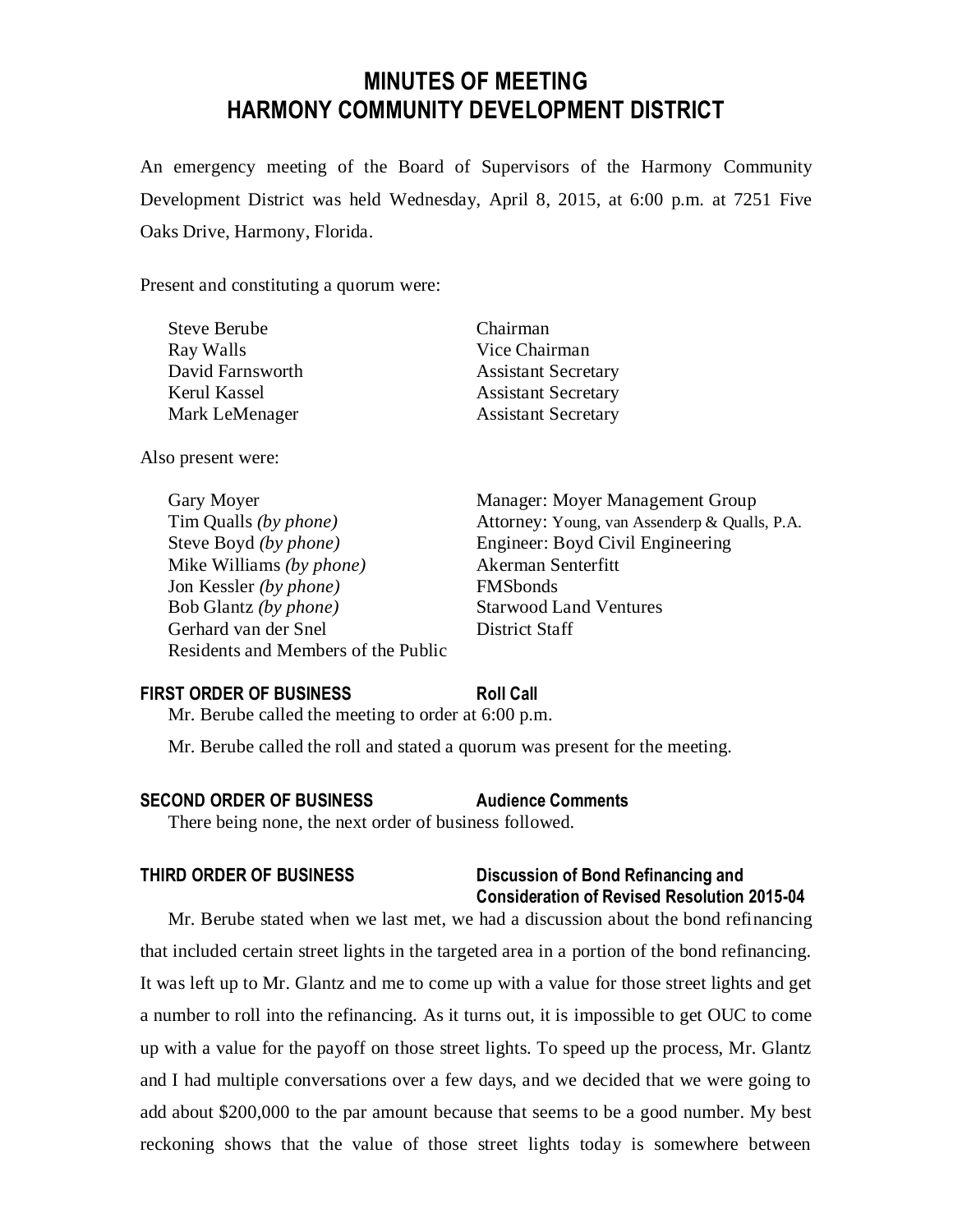$$125,000$  and  $$250,000$ . That is as close as we can get it, and I realize it is a 100% spread. Mr. Glantz generously put \$200,000 on the table, and that is where we left it. We are at a much different position, in my opinion, than where we left it at the last meeting. That is why I decided to call an emergency meeting to discuss the specifics of this. It is just a change, and we need to codify that in our resolution.

Mr. Williams stated the only change in the resolution will be the parameters in section 5.

Mr. Kessler stated we should explain the limitation on what the District can pay off.

Mr. Williams stated the tax regulations limit the amount of money of tax-exempt bond proceeds that can be used to pay off the capital piece of the OUC obligation to \$100,000. As Mr. Berube mentioned, the discussion was a maximum amount of \$200,000 being used for what I call project costs; \$100,000 of that could be the OUC payoff, and \$100,000 could be used for other public improvements. In light of that discussion, the resolution has two changes in section 5 that the Board adopted last week. We reduced the decrease in annual assessment from 10% to 9%, and it provides up to \$200,000 of taxexempt bond proceeds to be used for project costs. Those are the only two changes from the version that was adopted last week.

Ms. Kassel asked would you clarify the reduction from 10% to 9%? What is the percentage representing?

Mr. Moyer stated the savings.

Mr. Kessler stated that is the annual debt service reduction in the assessment.

Mr. Berube stated it is reduced from 10% to 9% because we are adding \$200,000, and we do not want to get too close to that requirement of not meeting the debt service reduction.

Mr. Kessler stated I think the gist is, since Starwood is willing to contribute \$200,000 toward the refinancing, and since there is a tax limitation that only \$100,000 can be used toward street lights, then the solution is that there will be another \$100,000 that can be used toward other District projects in the future. I think Mr. Berube had indicated to us that there have been discussions of numerous projects, so it should not be a problem spending \$100,000 over the next three years. That was the solution for the capital to be set aside and to be used within the tax laws.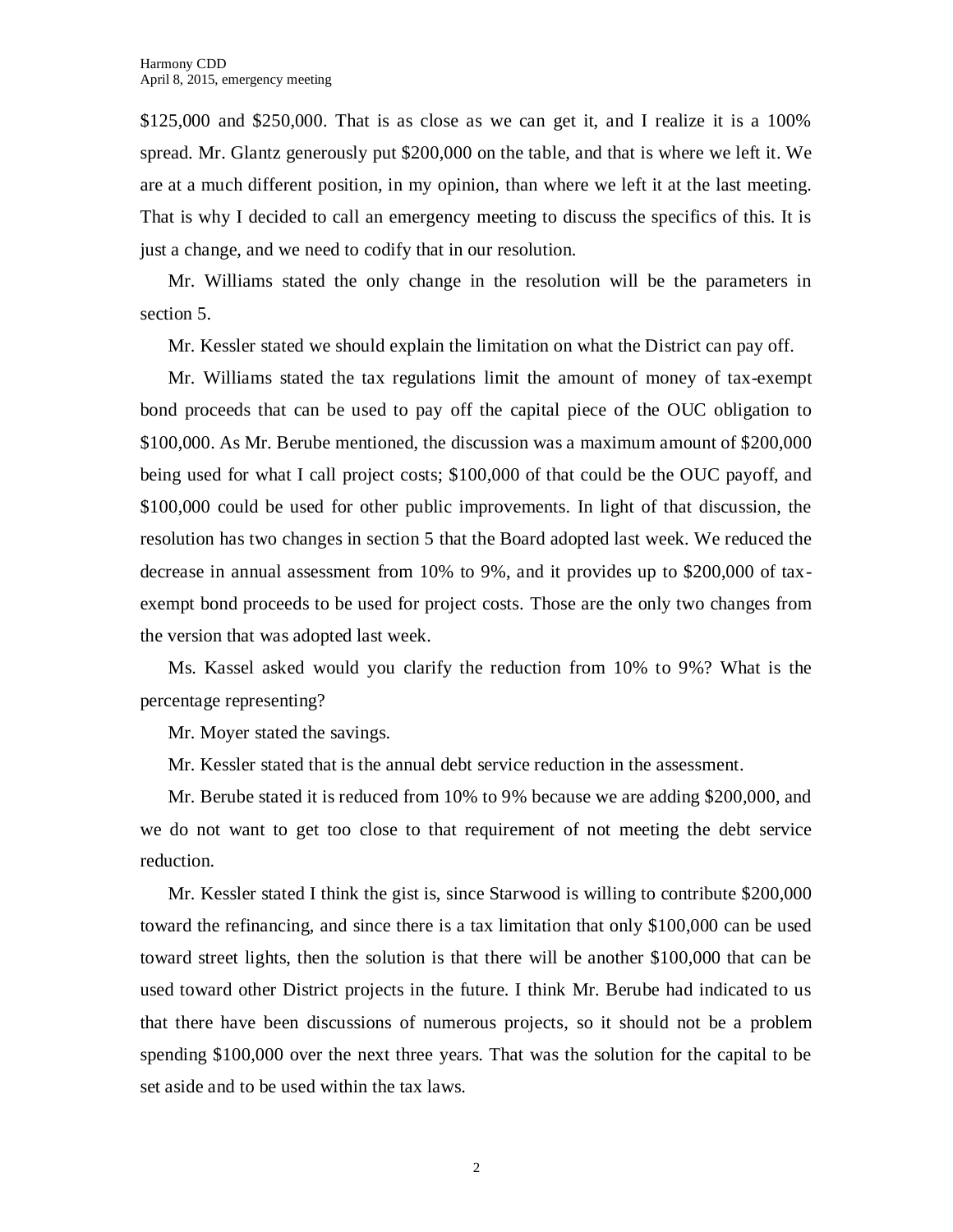Mr. LeMenager stated I think Mr. Berube did a great job getting Starwood to contribute \$200,000. I am confused, though. We refinanced the Series 2001 bonds, and everyone in neighborhoods A, B, C, and so on received a 7.9% decrease in their assessment, but so did I, J, K, L, Town Center, and so on. When we discussed this at our last meeting, we were told the Series 2004 bonds were for all the property on the east side of Harmony. When we refinanced the Series 2001 bonds, did the Series 2004 debt service also go down 7.9% if we made no change to the Series 2004 debt service?

Mr. Kessler stated I am not aware of that happening.

Mr. Berube asked is that the methodology provided by Severn Trent?

Mr. Moyer stated yes.

Mr. Berube stated they provided the 7.9% decrease across everything.

Mr. Moyer stated that is correct.

Mr. LeMenager stated perhaps the Series 2004 bonds are not actually being fully funded this year.

Mr. Moyer stated no, I think it is just the opposite. I think part of the Series 2004 bonds are being paid for by the Series 2001 property owners.

Mr. Kessler stated the Series 2004 assessments are all off the tax roll. Starwood gets billed directly for those assessments.

Mr. LeMenager stated I understand.

Ms. Kassel asked then why did they go down 7.9%?

Mr. Kessler stated I do not know what you are looking at, but I do not know why they could have gone down when that debt service has not changed. Something is not correct.

Mr. Berube stated we are looking at the methodology report as part of the budget that was provided by Severn Trent.

Mr. LeMenager stated we are looking at the final page of our current year's adopted budget.

Mr. Moyer stated I will check with the assessment department and see what we can figure out.

Mr. LeMenager stated as I reviewed it, I realized it does not make sense.

Mr. Kessler stated no, it does not make sense.

Mr. Moyer stated they are correct that those assessments are funded off roll, which means we bill it. My recollection is that number did not change. It did not go down.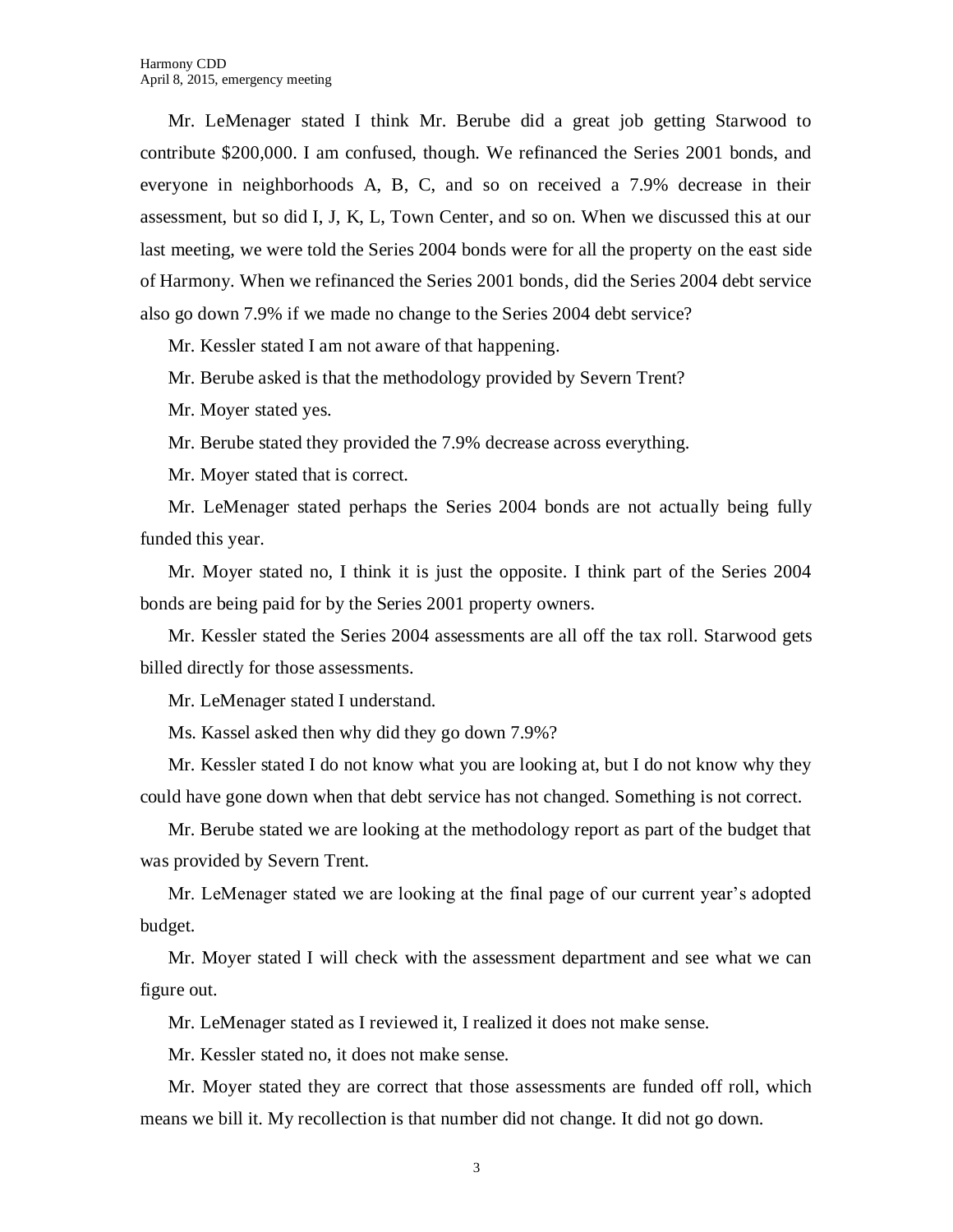Mr. LeMenager stated that might not be accurate.

Mr. Moyer stated that is correct.

Ms. Kassel stated I know OUC does not accept partial payments. We are receiving \$100,000 for street lights. Are we just going to transfer that to a line item?

Mr. Kessler stated the way in which the bond document is being drafted, that money can be used to pay down OUC to the extent that you can pay down your obligation to OUC. If you cannot do that, then the money will be added to the other \$100,000, and you would have \$200,000 to be used for project costs. It is important to Mr. Williams from a tax law standpoint that we structure it that way.

Ms. Kassel stated I just want to know how we are going to allocate this.

Mr. Walls stated on the operating side, we have set aside cash to pay these off, so we can couple that cash with the \$100,000 that we are receiving.

Ms. Kassel stated I just wanted to make sure that we are all on the same page in what we are doing with that money.

Mr. Berube stated the second \$100,000 that we are not earmarking will go into the budget and be a line item for future parks or landscaping or capital improvements, whatever we want to call it. We have three years to work that out. We could take that and shuffle money around and pay off a street light contract, and then we would replenish that money afterward. We have 11 contracts to pay off, and we will be able to get it done with 11 of them. The problem is OUC operates very slowly.

Mr. LeMenager stated because they are making 10.5% off those contracts.

Ms. Kassel asked does that second \$100,000, the non-OUC allocated funds, have to be used for capital improvements?

Mr. Williams stated yes, it does.

Ms. Kassel stated so it has to go into a capital improvement line item, not a maintenance line item.

Mr. Moyer stated that is correct.

Mr. Walls stated for a major renovation or expansion or something along those lines.

Mr. Berube stated that would be a capital improvement.

Mr. LeMenager stated we could renovate the area on the corner by the community school.

Ms. Kassel stated that area does not belong to us.

4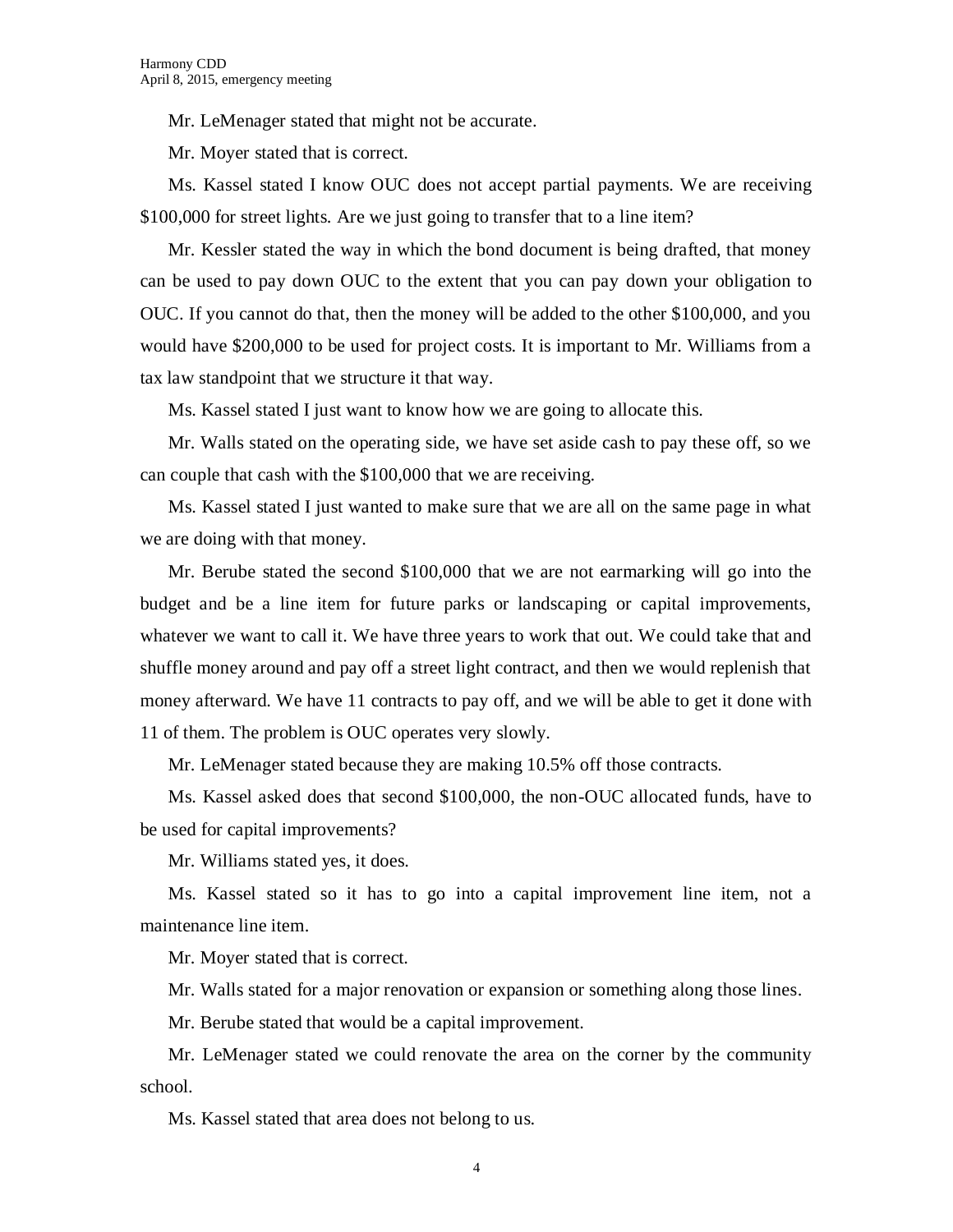Mr. Berube stated it is not hard to envision spending money on landscaping or parks or big improvements. This will be something we will deal with. Some of the Supervisors live across from the sports field, and you see the demand for usage there, which is almost seven days a week.

> On MOTION by Mr. LeMenager, seconded by Mr. Walls, with all in favor, approval was given to adopt Resolution 2015-05, the delegation resolution refinancing the Series 2004 bonds.

Mr. Qualls stated for the record, I would like to ask the District engineer if he is comfortable to certify this dollar amount of capital improvements that the Board can undertake.

Mr. Boyd stated yes, absolutely. As the Board determines capital improvements it wants to undertake, I will prepare the associated documents that the Board will approve and will become part of the amended engineer's report.

Mr. Williams stated I will ask Mr. Boyd to confirm that you had discussions with the Chairman or other Board members about capital needs, and that it is reasonable to expect that \$200,000 of these bond proceeds will be expended in the next three years for capital projects.

Mr. Boyd stated yes.

# **FOURTH ORDER OF BUSINESS Other Business**

Mr. Moyer stated we also need to consider a resolution declaring the 2004 project complete.

Mr. Boyd stated for the capital funds that were allocated to the 2004 project, all those improvements have been completed. All additional infrastructure, utilities, and work that were anticipated has been completed. I can certify that the 2004 project is complete.

Mr. Qualls stated I will ask the Board to enter a motion to authorize the Chairman to execute a resolution once we receive that certification from the District engineer.

> On MOTION by Mr. LeMenager, seconded by Mr. Walls, with all in favor, approval was given to authorize the Chairman to execute the appropriate resolution declaring the 2004 project complete, once the certification has been received from the engineer.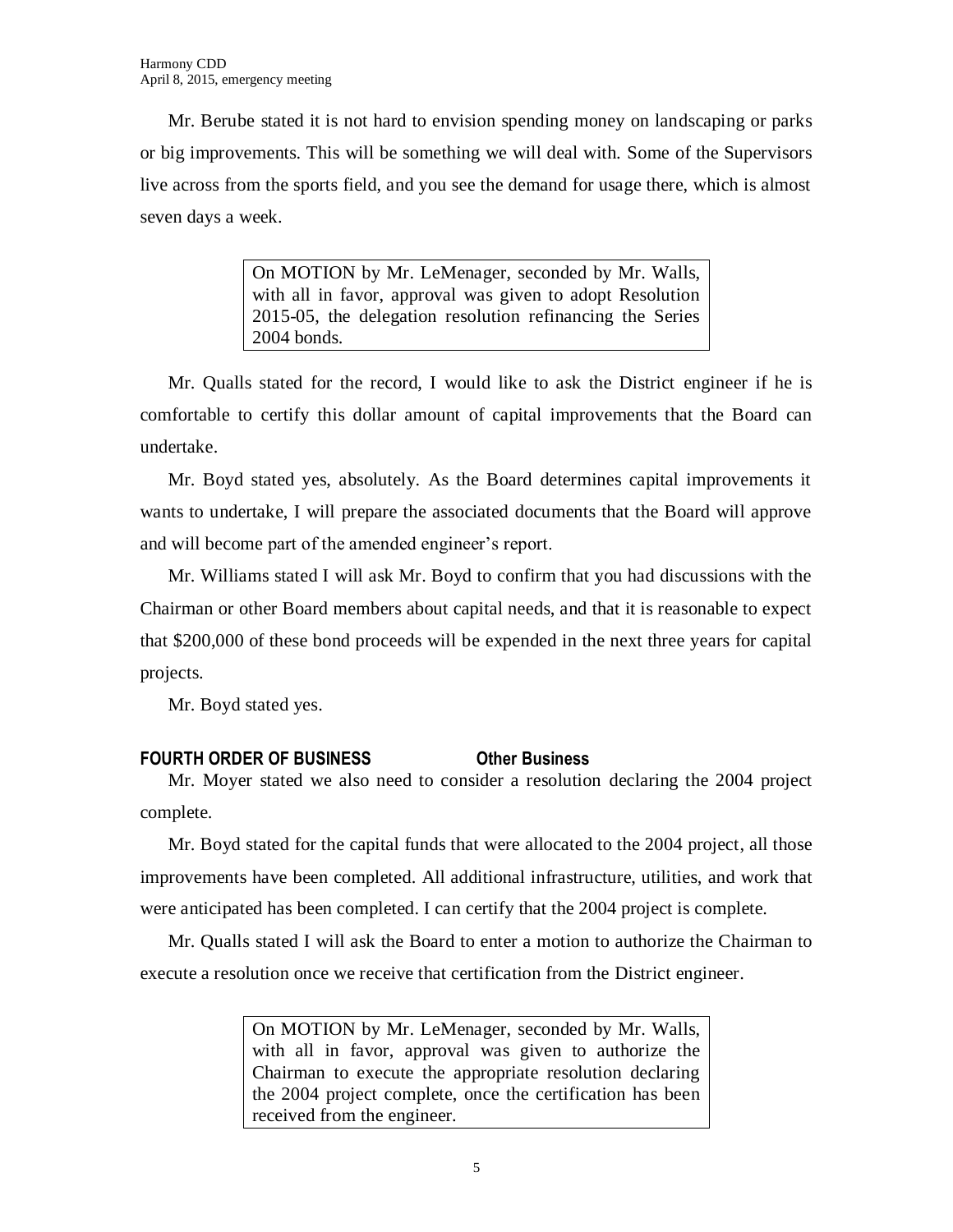### **FIFTH ORDER OF BUSINESS Supervisor Requests**

Mr. LeMenager stated we had a tragic circumstance recently. A couple dogs were run over in the alley behind our houses by someone probably speeding down the alleys. At the next meeting, I am going to propose that we post speed limit signs, and I will also propose that we install speed bumps in alleys. The same people who had the two little dogs that ran out in the alley have a small child who also runs out in the alley, which is why I always drive 8 to 10 mph when I am behind their house. Unfortunately the dogs were run over, but thankfully it was not the little boy. I just want the Board members to think about this between now and the next meeting. It certainly fits in with capital improvements by buying some speed limit signs for the alleys. Do we have the power to set speed limits on the alleys because we control them?

Mr. Qualls stated if you have the power to set the speed limits, you would certainly want to work with law enforcement to make sure there would be an enforcement mechanism. I will find an answer to the question. I can see how that would be related to maintaining the infrastructure and preserving the infrastructure. I am not saying the answer is yes, but I am saying the answer ought to be yes in my gut reaction opinion. The second part of that is to work with law enforcement to make sure there will be some enforcement mechanism. I know we have discussed this previously, so we should be able to get the sheriff's office to help.

Mr. Berube stated the answer from them will be that they are private alleys and they will not enforce the speed limits.

Mr. LeMenager stated that is why I am suggesting speed bumps.

Mr. Qualls stated they can park near the alley. There are ways to get it done. I think it would be a smart thing to do. I am not opining on the policy, but I would think the sheriff's office would help with people driving too fast and putting kids in danger.

Mr. Walls stated I do not see speeding in my alley. I have never seen a problem on my alley. Some streets have people who speed on them.

Mr. LeMenager stated we cannot control the streets.

Mr. Walls stated we have trouble with enforcement on the public streets. I have a hard time believing they are going to put a lot of time and effort into the alleys.

Mr. LeMenager stated right, so I would like to install speed bumps.

Mr. Walls stated I will not support speed bumps on my alley.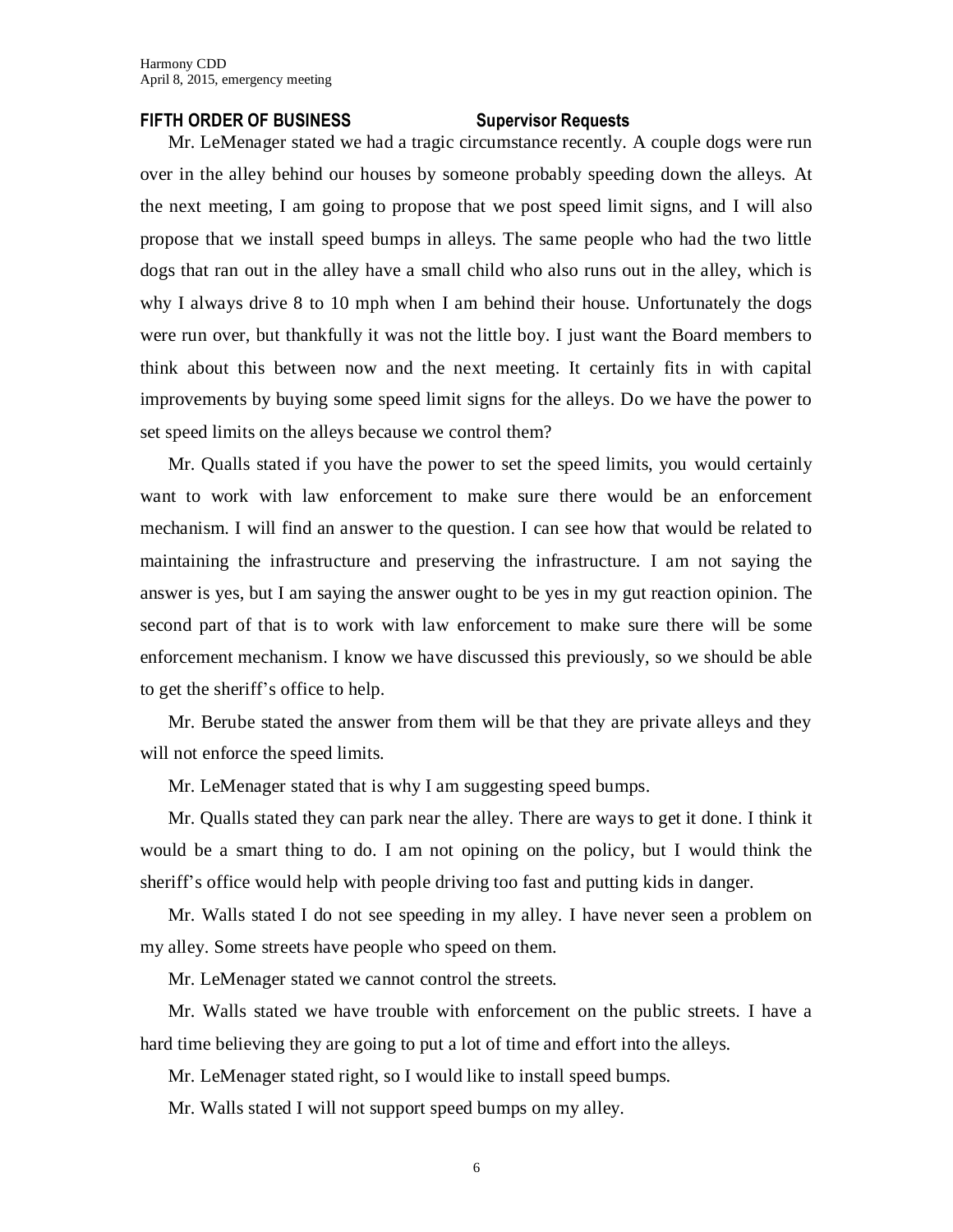Mr. Berube stated I have a little experience with speed bumps. I own a rental house in Orlando.

Ms. Kassel stated we have heard about it.

Mr. Berube stated the speed bump is gone and then it is back, and so on. It goes back and forth about the speed bumps.

Mr. Walls stated if it is an issue with a kid running out in the street, it sounds like it is an issue with the kid. I hate to install speed bumps and give everyone a hard time because people cannot take care of their kids or their dogs. That is my view.

Mr. Farnsworth stated you are punishing a large majority for the lunacy of very few people.

Ms. Kassel stated all laws are made for that reason, for the lunacy of very few people.

Mr. Farnsworth stated you do not normally punish the large majority; you punish the offender.

Mr. LeMenager stated if we set a speed limit of 10 or 15 mph in the alleys, it is easy to design speed bumps that are intended to slow cars down to 10 or 15 mph. It is not difficult to do. We certainly have had more than enough discussions over the years about this. I can remember some kids in their trucks who drove pretty fast in the alley.

Ms. Kassel stated the person who hit the dogs does not live on Beargrass or Schoolhouse.

Mr. Berube stated I think they posted that speed was not a factor.

Mr. LeMenager stated we do not believe that to be true.

Ms. Kassel stated it is unknown.

Mr. Berube stated it all comes down to what you set the speed limit to be: 8, 10, 14, 15, 20 mph.

Mr. LeMenager stated we would have to determine that.

Mr. Berube stated we have embarked on an alley refurbishment project in a couple neighborhoods already, and we know we have more to do. Maybe we roll the speed bump issue into an advanced alley refurbishment and try it in one or two alleys to see what residents think, rather than go all out. We have a section of alleys that needs to be redone now in Green, which is where all the kids are.

Mr. LeMenager stated I did not want us to discuss it now. I just wanted everyone to have time to think about it.

7